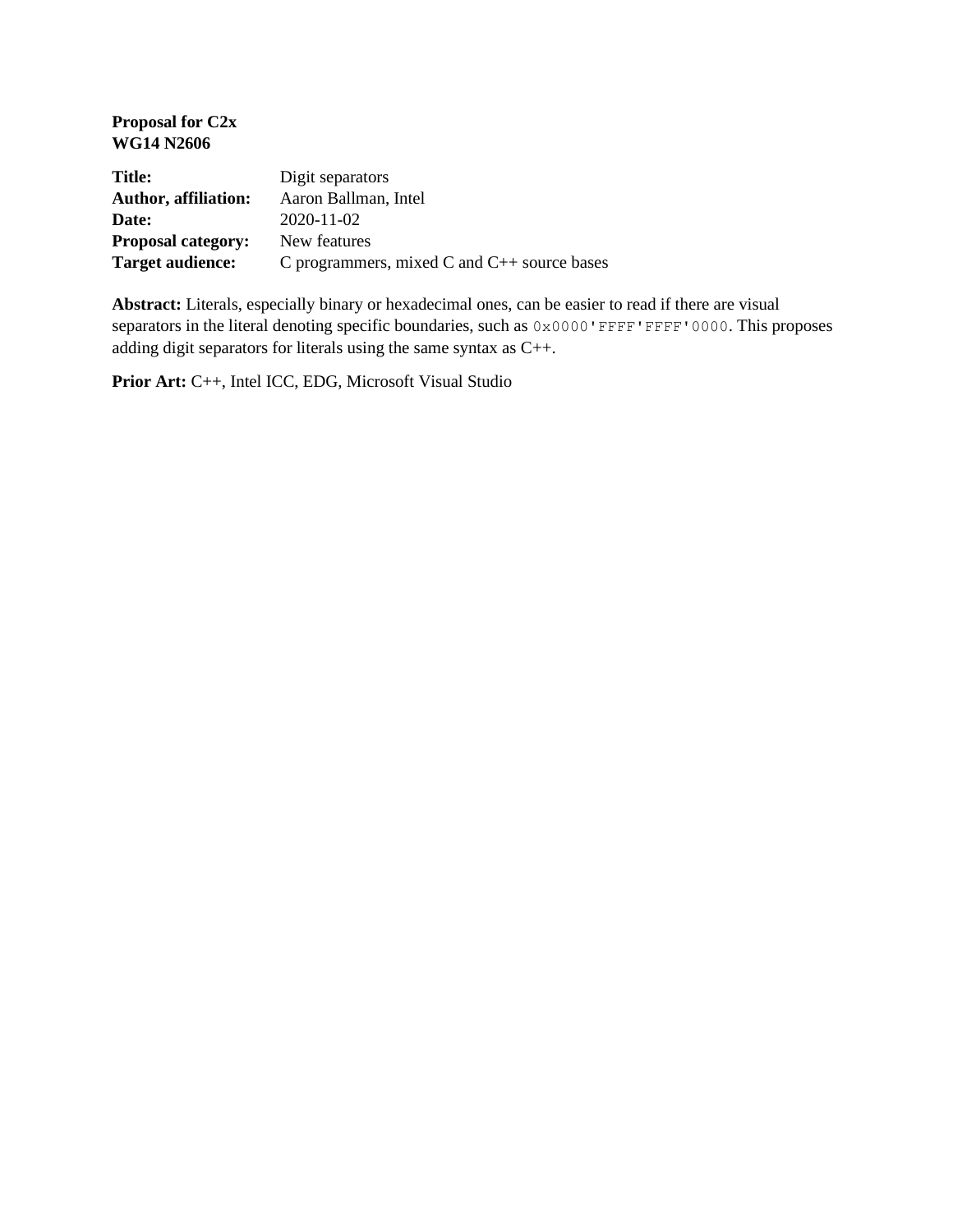# Digit separators

Reply-to: Aaron Ballman (aaron@aaronballman.com) Document No: N2606 Date: 2020-11-02

# Summary of Changes

#### N2606

• Original proposal

## Introduction and Rationale

Long numeric literals can be difficult to read. For instance, at a glance, it may be difficult to tell the magnitude difference between 234345323 and 23434442. Having a visual indication makes it clearer that one of these numbers is shorter than the other: 2'3434'5323 compared to 2343'4442. This can be especially important for binary or hexadecimal literals, which often have digits grouped by octet or nibble. For instance, a digit separator makes it clear that this value is larger than a 32-bit number can hold:  $0x1'1111111$ , which would be harder to notice by inspection without the digit separator as in 0x111111111. Digit separators give programmers a portable mechanism to make their code more readable.

#### Proposal

The syntax of digit separators is ripe for bikeshed discussions about what character to use as the separator token. The most common suggestions from the community are to use underscore (\_), a single quote ('), or whitespace as these seem like they would not produce any lexical ambiguities. However, two of these suggestions turn out to have usability issues in practice.

Use of whitespace is problematic because it becomes unwieldy to support in the preprocessor when you start to consider all the circumstances under which you could form a *pp-number* token, as in:

```
 // foo.h
2
// foo.c
int main(void) {
  return 1
  #include "foo.h"
 /* This doesn't seem like fun any longer. */ 3;
}
```
Additionally, there are practical concerns with this approach. For example, text editors commonly treat whitespace as word boundaries for purposes of selecting text with double clicks or syntax highlighting. There are also potential ambiguities with a hexadecimal literal like  $0 \times 123$  a (does the a require a lookup for a macro identifier or is it part of the hexadecimal constant?).

Use of an underscore character is also problematic, but only for C++. C++ has the ability for users to define custom literal suffixes [WG21 N2765], and these suffixes are required to be named with a legal C++ identifier, which includes the underscore character. Using an underscore as a digit separator then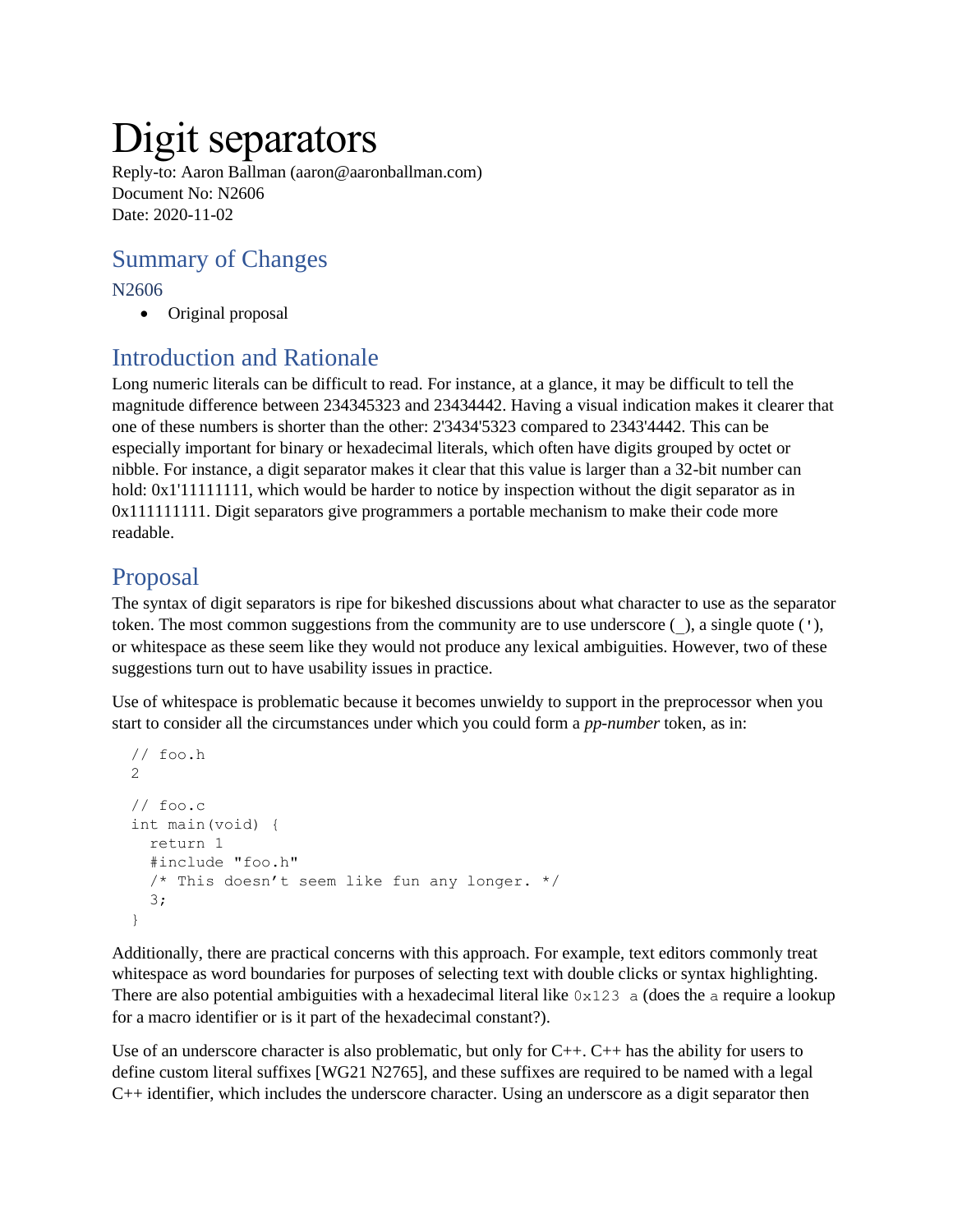becomes ambiguous for a construct like  $0 \times 1234$  a (does the a require a lookup for a user-defined literal suffix or is it part of the hexadecimal constant?).

While there are other digit separators that could be used, this proposal recommends using ' (the single quote character) as the digit separator, as is done in C++. This separator can be placed in any numeric literal or preprocessor number, including floating-point and hexadecimal floating-point literals, which is consistent with the feature in C++.

It is not proposed for the  $strot \sim$  family of functions from the C Standard Library to support digit separators at this time. These functions accept a literal prefix like  $0x$  because that carries semantic information about how to interpret the text as a number. Digit separators do not carry any semantic information and cannot help a machine to determine the value of a constant. It is also unclear what amount of code would be invalidated by assuming previously invalid inputs to now be valid. Until there is implementation experience, the safest approach is to disallow digit separators from the conversion functions.

Digit separators are allowed within a #line directive (which uses the *digit-sequence* grammar production) to ensure that the preprocessor does not need a special lexing mode which handles digit sequences in a #line directive differently from using digit sequences in a preprocessor constant expression.

### Prior Art

 $C_{++}$  adopted the ' digit separator in  $C_{++}$ 14 [WG21 N3781] and this feature is intended to be compatible with the same functionality in C++. There is not prior art for supporting digit separators in the  $strot \sim$ family of conversion functions in the "C" locale, but there is experience with parsing thousands separators in non-C locales that could conflict with support for single-quote digit separators in other positions [POSIX, Linux].

The Intel ICC, EDG, and Microsoft Visual Studio C compilers currently support the ' digit separator to form numeric constants when compiling C code.

### Proposed Wording

The wording proposed is a diff from the committee draft of WG14 N2573 with N2549 (Allow for binary integer constants) applied. Green text is new text, while red text is deleted text.

Modify 6.4.4.1p1:

*integer-constant: decimal-constant integer-suffix*opt  *octal-constant integer-suffix*opt  *hexadecimal-constant integer-suffix*opt  *binary-constant integer-suffix*opt

*decimal-constant: nonzero-digit decimal-constant* **'**opt *digit*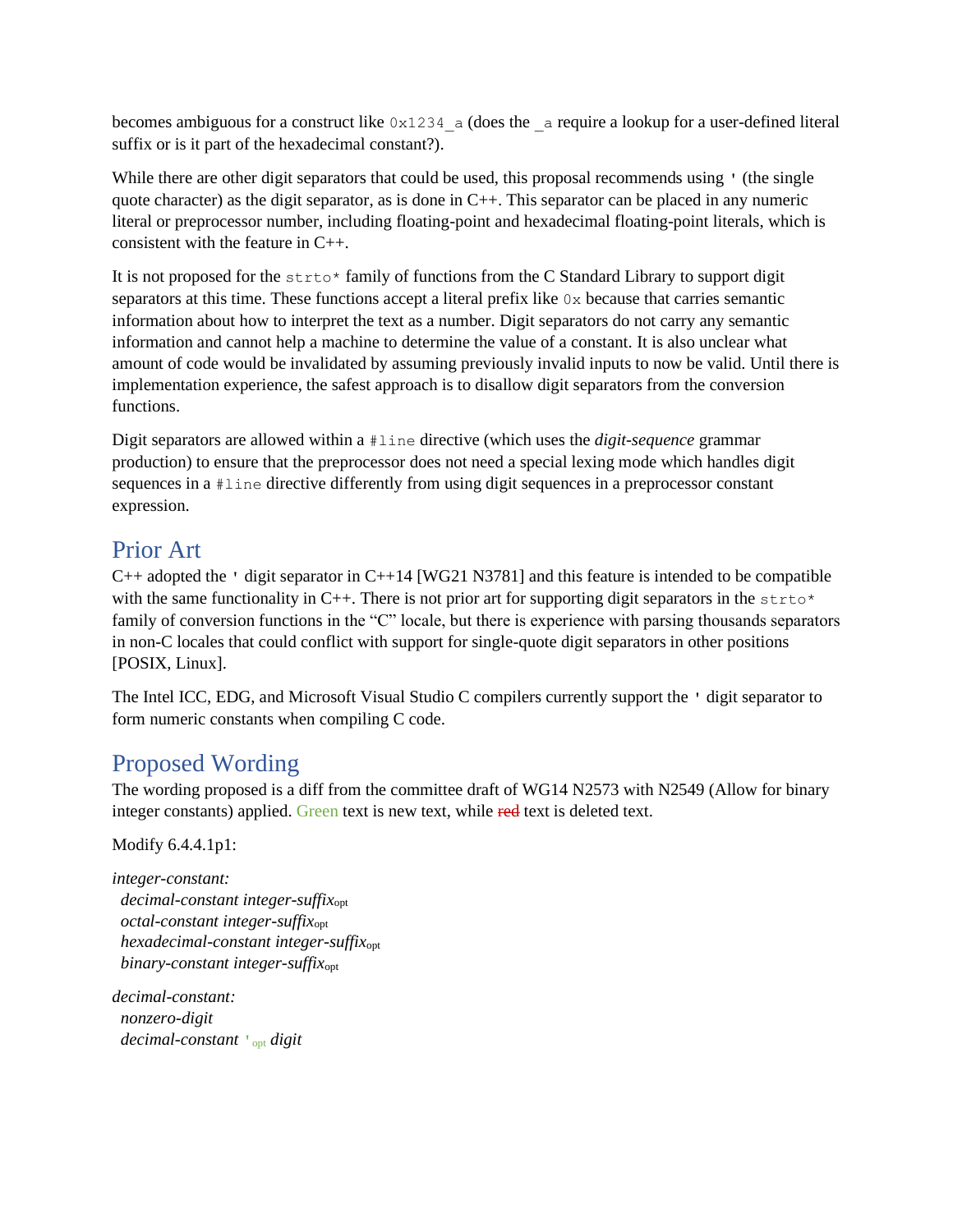*octal-constant:* 0  *octal-constant* **'**opt *octal-digit*

*hexadecimal-constant: hexadecimal-prefix hexadecimal-digit-sequence hexadecimal-constant hexadecimal-digit*

*binary-constant: binary-prefix binary-digit binary-constant* **'**opt *binary-digit*

*hexadecimal-prefix: one of* 0x 0X

*binary-prefix: one of* 0b 0B

*hexadecimal-digit-sequence: hexadecimal-digit hexadecimal-digit-sequence* **'**opt *hexadecimal-digit*

*…*

Modify 6.4.4.1p2: *Drafting note: this introduces the term "digit separator" as a term of art that gets used elsewhere in the proposed changes.*

An integer constant begins with a digit, but has no period or exponent part. It may have a prefix that specifies its base and a suffix that specifies its type. An optional separating single quote character (') in an integer or floating constant is called a *digit separator*. Digit separators are ignored when determining the value of the constant.

Modify 6.4.4.2p1:

*floating-constant: decimal-floating-constant hexadecimal-floating-constant*

```
…
```
*digit-sequence: digit digit-sequence* **'**opt *digit*

*…*

*hexadecimal-digit-sequence: hexadecimal-digit hexadecimal-digit-sequence hexadecimal-digit*

*…*

Modify 6.4.4.2p3: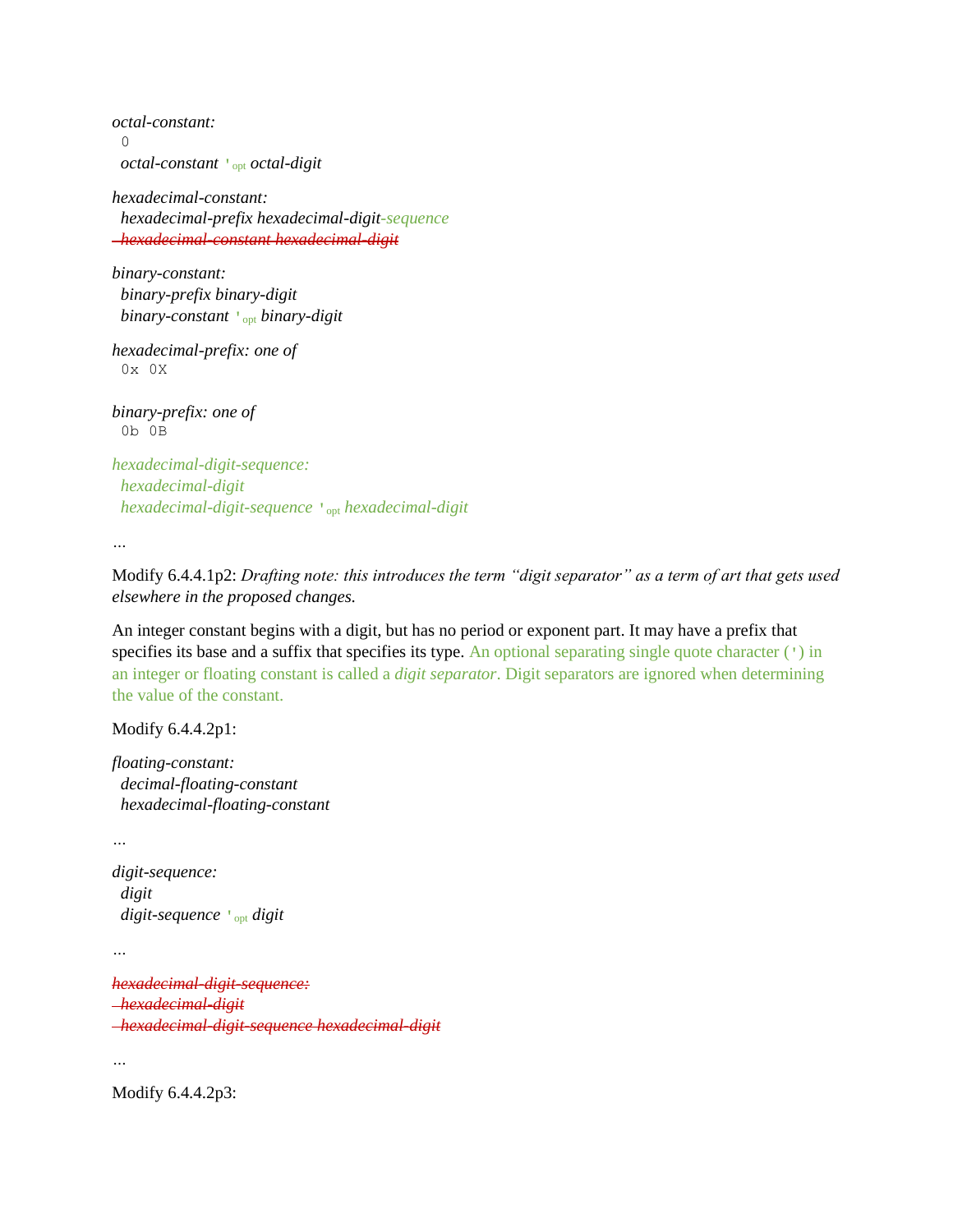A floating constant has a significand part that may be followed by an exponent part and a suffix that specifies its type. The components of the significand part may include a digit sequence representing the whole-number part, followed by a period  $( \cdot )$ , followed by a digit sequence representing the fraction part. Digit separators (6.4.4.1) are ignored when determining the value of the constant. The components of the exponent part are an **e**, **E**, **p**, or **P** followed by an exponent consisting of an optionally signed digit sequence. Either the whole-number part or the fraction part has to be present; for decimal floating constants, either the period or the exponent part has to be present.

#### Modify 6.4.8p1:

*pp-number: digit* . *digit pp-number digit pp-number identifier-nondigit pp-number* ' *digit pp-number* ' *nondigit pp-number* e *sign pp-number* E *sign pp-number* p *sign pp-number* P *sign pp-number* .

Modify 6.10.4p4:

… causes the implementation to behave as if the following sequence of source lines begins with a source line that has a line number as specified by the digit sequence (interpreted as a decimal integer, ignoring any optional digit separators (6.4.4.1) in the digit sequence).

Modify 7.22.1.5p3: *Drafting note: p4 does not need to change because p3 eliminates digit separators from the expected form of the subject sequence. The reference to 6.4.4.2 in p4 can safely ignore digit separators.*

The expected form of the subject sequence is an optional plus or minus sign, then one of the following: — a nonempty sequence of decimal digits optionally containing a decimal-point character, then an optional exponent part as defined in 6.4.4.2, but not including any optional digit separators (6.4.4.1); — a 0x or 0X, then a nonempty sequence of hexadecimal digits optionally containing a decimal-point character, then an optional binary exponent part as defined in 6.4.4.2, but not including any optional digit separators;

…

Modify 7.22.1.6p3: *Drafting note: p4 does not need to change because p3 eliminates digit separators from the expected form of the subject sequence. The reference to 6.4.4.2 in p4 can safely ignore digit separators.*

The expected form of the subject sequence is an optional plus or minus sign, then one of the following: — a nonempty sequence of decimal digits optionally containing a decimal-point character, then an optional exponent part as defined in 6.4.4.2, but not including any optional digit separators (6.4.4.1)

…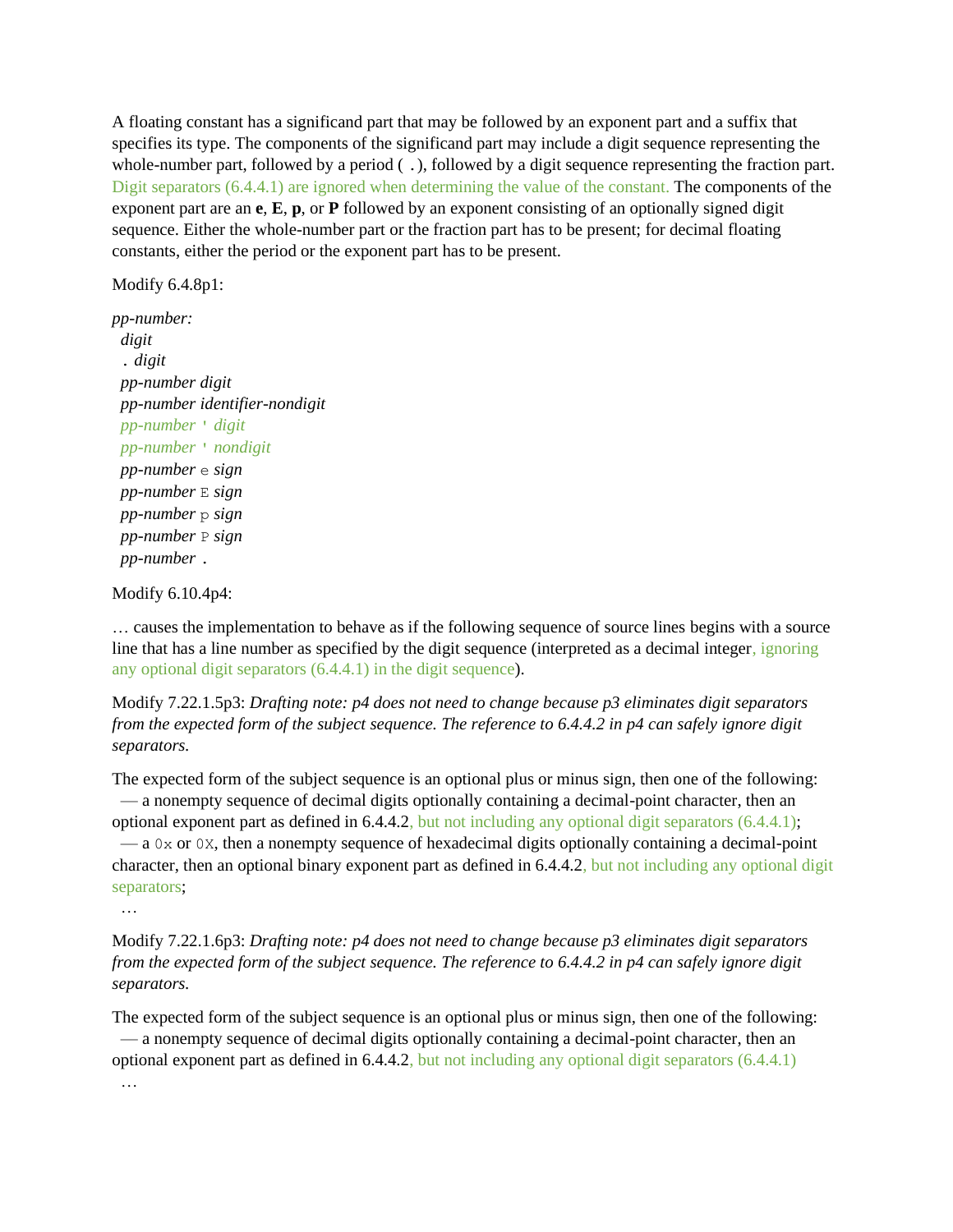Modify 7.22.1.7p3: *Drafting note: p4 does not need to change because p3 eliminates digit separators from the expected form of the subject sequence. The reference to 6.4.4.1 in p5 can safely ignore digit separators.*

If the value of base is zero, the expected form of the subject sequence is that of an integer constant as described in 6.4.4.1, optionally preceded by a plus or minus sign, but not including an integer suffix or any optional digit separators. If the value of base is between 2 and 36 (inclusive), the expected form of the subject sequence is a sequence of letters and digits representing an integer with the radix specified by base, optionally preceded by a plus or minus sign, but not including an integer suffix or any optional digit separators. The letters from a (or A) through z (or Z) are ascribed the values 10 through 35; only letters and digits whose ascribed values are less than that of base are permitted. If the value of base is 16, the characters 0x or 0X may optionally precede the sequence of letters and digits, following the sign if present.

Modify 7.29.4.1.1p3: *Drafting note: p4 does not need to change because p3 eliminates digit separators from the expected form of the subject sequence. The reference to 6.4.4.2 in p4 can safely ignore digit separators.*

The expected form of the subject sequence is an optional plus or minus sign, then one of the following: — a nonempty sequence of decimal digits optionally containing a decimal-point wide character, then an optional exponent part as defined for the corresponding single-byte characters in 6.4.4.2, but not including any optional digit separators (6.4.4.1);

 — a 0x or 0X, then a nonempty sequence of hexadecimal digits optionally containing a decimal-point wide character, then an optional binary exponent part as defined in 6.4.4.2, but not including any optional digit separators (6.4.4.1);

…

Modify 7.29.4.1.2p3: *Drafting note: p4 does not need to change because p3 eliminates digit separators from the expected form of the subject sequence. The reference to 6.4.4.2 in p4 can safely ignore digit separators.*

The expected form of the subject sequence is an optional plus or minus sign, then one of the following: — a nonempty sequence of decimal digits optionally containing a decimal-point wide character, then an optional exponent part as defined in 6.4.4.2, but not including any optional digit separators (6.4.4.1) …

Modify 7.29.4.1.3p3: *Drafting note: p4 does not need to change because p3 eliminates digit separators from the expected form of the subject sequence. The reference to 6.4.4.1 in p5 can safely ignore digit separators.*

If the value of base is zero, the expected form of the subject sequence is that of an integer constant as described for the corresponding single-byte characters in 6.4.4.1, optionally preceded by a plus or minus sign, but not including an integer suffix or any optional digit separators. If the value of base is between 2 and 36 (inclusive), the expected form of the subject sequence is a sequence of letters and digits representing an integer with the radix specified by base, optionally preceded by a plus or minus sign, but not including an integer suffix or any optional digit separators. The letters from a (or A) through z (or Z) are ascribed the values 10 through 35; only letters and digits whose ascribed values are less than that of base are permitted. If the value of base is 16, the wide characters  $0 \times$  or 0X may optionally precede the sequence of letters and digits, following the sign if present.